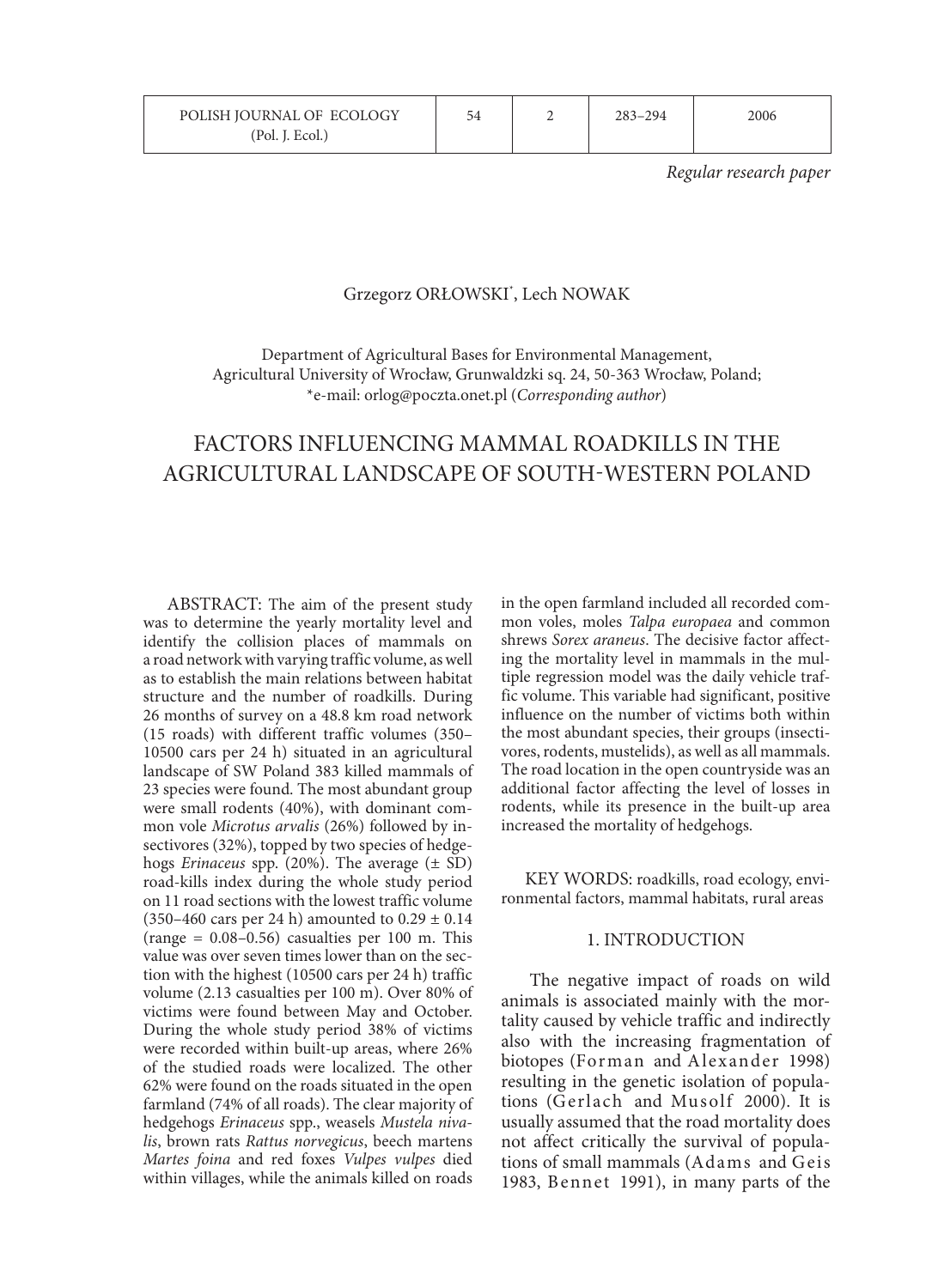world, however, it is currently one of the main factors limiting the abundance of some medium-sized and large animals, especially in the areas with strong human impact (e.g. Clark *et al.* 1998, Huijser and Bergers 1998, Philcox *et al.* 1999, Saeki and Macdonald 2004). Although the road mortality has been the subject of research all over the world, there are few studies dealing with this issue in small and medium-sized mammals, embracing the yearly dynamic of roadkills and assessment of environmental factors affecting the mortality level (e.g. Clevenger *et al.* 2003). The large number of publications devoted to this last aspect dealt with large mammals, mainly ungulates (e.g. review in Groot and Hazebroek 1996, Finder *et al.* 1999, Malo *et al.* 2004, S eiler 2005).

The factors affecting road mortality of particular mammal species are very varied. The results of many studies suggest however that the overall level of mortality is connected mainly with traffic volume, speed of vehicles, landscape structure and field topography (Clevenger *et al.* 2003, Malo *et al.* 2004, Orłowski and Nowak 2004, Saeki and Macdonald 2004). The probability of collisions can also be associated with age or sex of individuals, time of the year and the tendency to migration (e.g. Clark *et al.* 1998, Finder *et al.* 1999, Philcox *et al.* 1999). In a highly transformed landscape roads and roadsides can be used as migration routes (Doncaster *et al.* 2001), speeding up the migration but simultaneously increasing the risk of accidents. In the agricultural landscapes overgrown roadside drainage ditches, accompanied by hedgerows, act as mid-field refuges providing shelter for small animals (Adams and Geis 1983, Bellamy *et al.*) 2000, Maisonneuve and Rioux 2001).

Although many recent studies proved that small mammals avoid crossing the roads, even those with virtually no vehicle traffic (Mader 1984, Bąkowski and Kozakiewicz 1988, Merriam *et al.* 1989, Gerlach and Musolf 2000), this group of animals makes up a large proportion of all roadkills (e.g. Oxley *et al.* 1974, Fuellhaas *et al.* 1989, Bartoszewicz 1997, Clevenger *et al.* 2003). It may be supposed that the factor pushing up the mortality of some rodents in agricultural areas can be the seasonal increase in farming activities (Rolley and Lehman 1992), flushing the animals out onto the roads and causing the long-distance movements (Jacob and Hempel 2003).

In Poland and in other central European countries, in spite of a relatively dense road network, rising number of vehicles and ongoing expansion and modernisation of motorways (Jędrzejewski *et al.* 2004), the impact of roads and vehicle traffic on wildlife is still poorly recognized.

The aim of the present study was to determine the yearly mortality level and identify the collision places of mammals on a road network with varying traffic volume, located in an intensively farmed area of SW Poland, as well as to establish the main relations between habitat structure and the number of roadkills.

## 2. MATERIAL AND METHODS

## 2.1. Study area

The survey was carried out on a 48.8 km road network (15 roads) with different traffic volumes (Table 1), situated in the Lower Silesia region, south of Wrocław city (SW Poland). The study area (51°02'N, 17°03'E,  $ca. 55 km<sup>2</sup>$ ) has one of the lowest forest cover indices in Poland, reaching barely 1.6%. The dominant land use form is arable, covering ca. 92% of the area. In 2000 the most widespread crops were wheat (50%), oil-seed rape (25%), root crops (10%) and maize (8%). The rest (5.5%) was made up of villages and communication routes. The study area is inhabited by ca. 8000 people. The traffic volume level was based on the data from Wroclaw department of the General Management of Public Roads and Wroclaw District Authority. The obtained data refer to the year 2000. The highest traffic volume was on the section of the national road Wrocław-Opole (10500 cars per 24h, Fig. 1). On more than half of the studied roads the average daily traffic volume was many times lower (350–470 vehicles per 24h). All studied roads are asphalt-covered, ca. 6 m wide. The proportion of sections crossing the built-up areas ranged on particular roads from 0 to 73.2% (mean ±  $SD = 31.2 \pm 24.8$ ; Table 1). On the roads with moderate/high traffic volume (1900–10500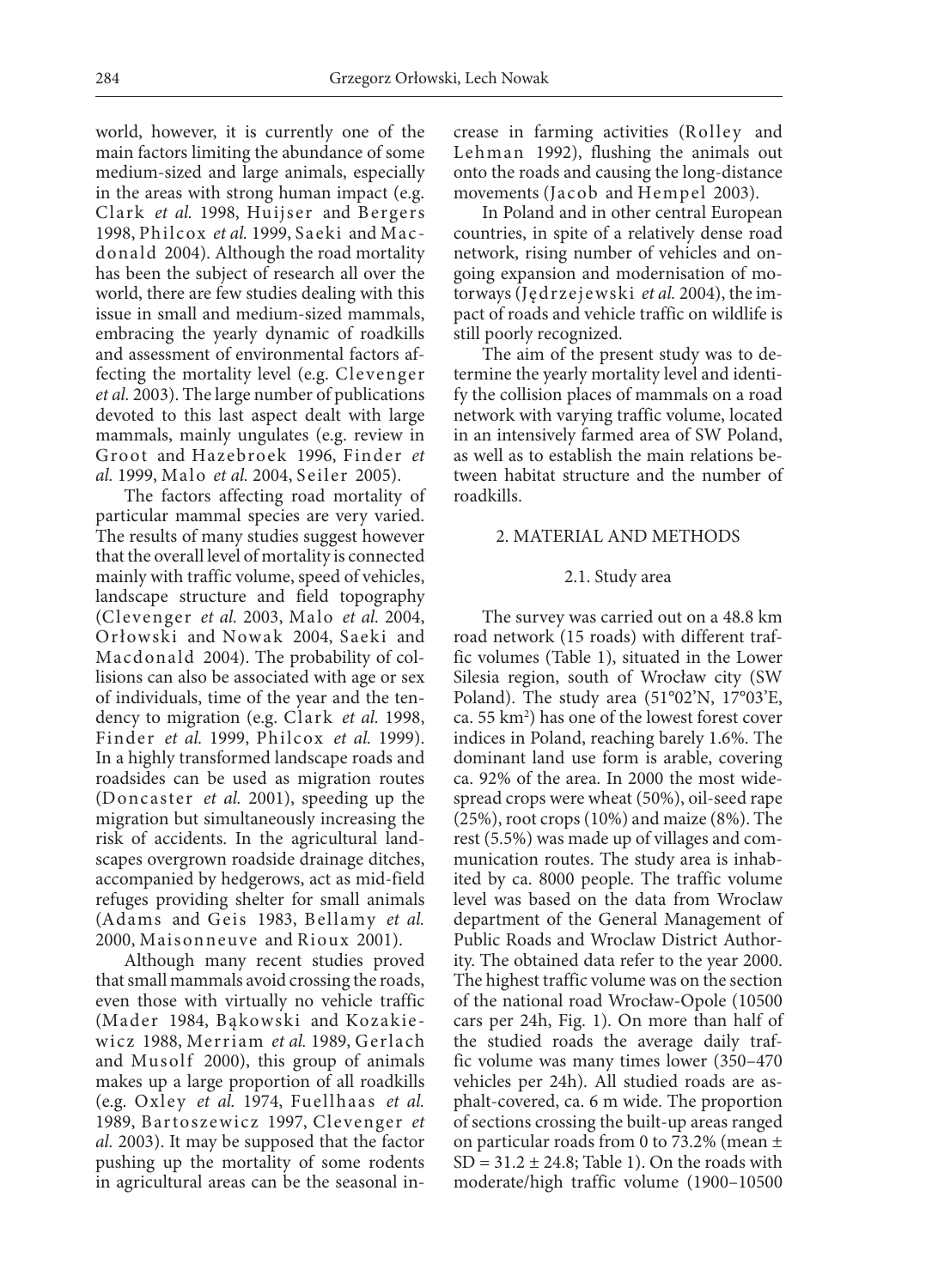| Traffic<br>No. of |                                   |                            | % of total                     |                                         | % of road in |                        | Number of                      | Number of                           |
|-------------------|-----------------------------------|----------------------------|--------------------------------|-----------------------------------------|--------------|------------------------|--------------------------------|-------------------------------------|
| road              | volume<br>section (cars per 24 h) | Length of<br>section $(m)$ | length of<br>surveyed<br>roads | built-up<br>open<br>countryside<br>area |              | Number of<br>roadkills | roadkills per<br>100 m of road | species of<br>roadkilled<br>mammals |
| $\mathbf{1}$      | 10469                             | 3750                       | 7.7                            | 66.7                                    | 33.3         | 80                     | 2.13                           | 14                                  |
| 2                 | 5684                              | 8350                       | 17.2                           | 23.9                                    | 76.1         | 125                    | 1.50                           | 14                                  |
| 3                 | 1938                              | 2400                       | 4.9                            | 8.3                                     | 91.7         | 28                     | 1.17                           | 7                                   |
| $\overline{4}$    | 2897                              | 2050                       | 4.2                            | 73.2                                    | 26.8         | 16                     | 0.78                           | $\overline{4}$                      |
| 5                 | 2106                              | 5150                       | 10.5                           | 40.8                                    | 59.2         | 59                     | 1.14                           | 7                                   |
| 6                 | 473                               | 2500                       | 5.1                            | 60.0                                    | 40.0         | 5                      | 0.20                           | 2                                   |
| 7                 | 350                               | 3450                       | 7.1                            | 24.6                                    | 75.4         | 9                      | 0.26                           | $\overline{4}$                      |
| 8                 | 350                               | 1400                       | 2.9                            | 0.0                                     | 100          | 7                      | 0.50                           | $\overline{4}$                      |
| 9                 | 350                               | 5550                       | 11.4                           | 19.8                                    | 80.2         | 13                     | 0.23                           | 6                                   |
| 10                | 350                               | 3450                       | 7.1                            | 24.6                                    | 75.4         | 11                     | 0.32                           | 8                                   |
| 11                | 350                               | 2850                       | 5.8                            | 3.5                                     | 96.5         | 7                      | 0.24                           | 3                                   |
| 12                | 350                               | 2300                       | 4.7                            | 21.7                                    | 78.3         | 13                     | 0.56                           | 7                                   |
| 13                | 350                               | 2150                       | 4.4                            | 27.9                                    | 72.1         | 5                      | 0.23                           | 3                                   |
| 13                | 350                               | 1050                       | 2.1                            | 71.4                                    | 28.6         | 3                      | 0.29                           | 2                                   |
| 15                | 350                               | 2400                       | 4.9                            | 10.4                                    | 89.6         | $\overline{2}$         | 0.08                           | 2                                   |
| Total             |                                   | 48800                      | 100                            | 26.4                                    | 73.6         | 383                    | 0.78                           | 23                                  |

Table 1. Characteristic of 15 road sections in agricultural landscape of south-western Poland surveyed in 2001–2003.



Fig. 1. Road network with different traffic volumes in the agricultural landscape of South-Western Poland surveyed in 2001–2003. Grey colour denotes built-up areas. Traffic volume = number of vehicles per 24 h.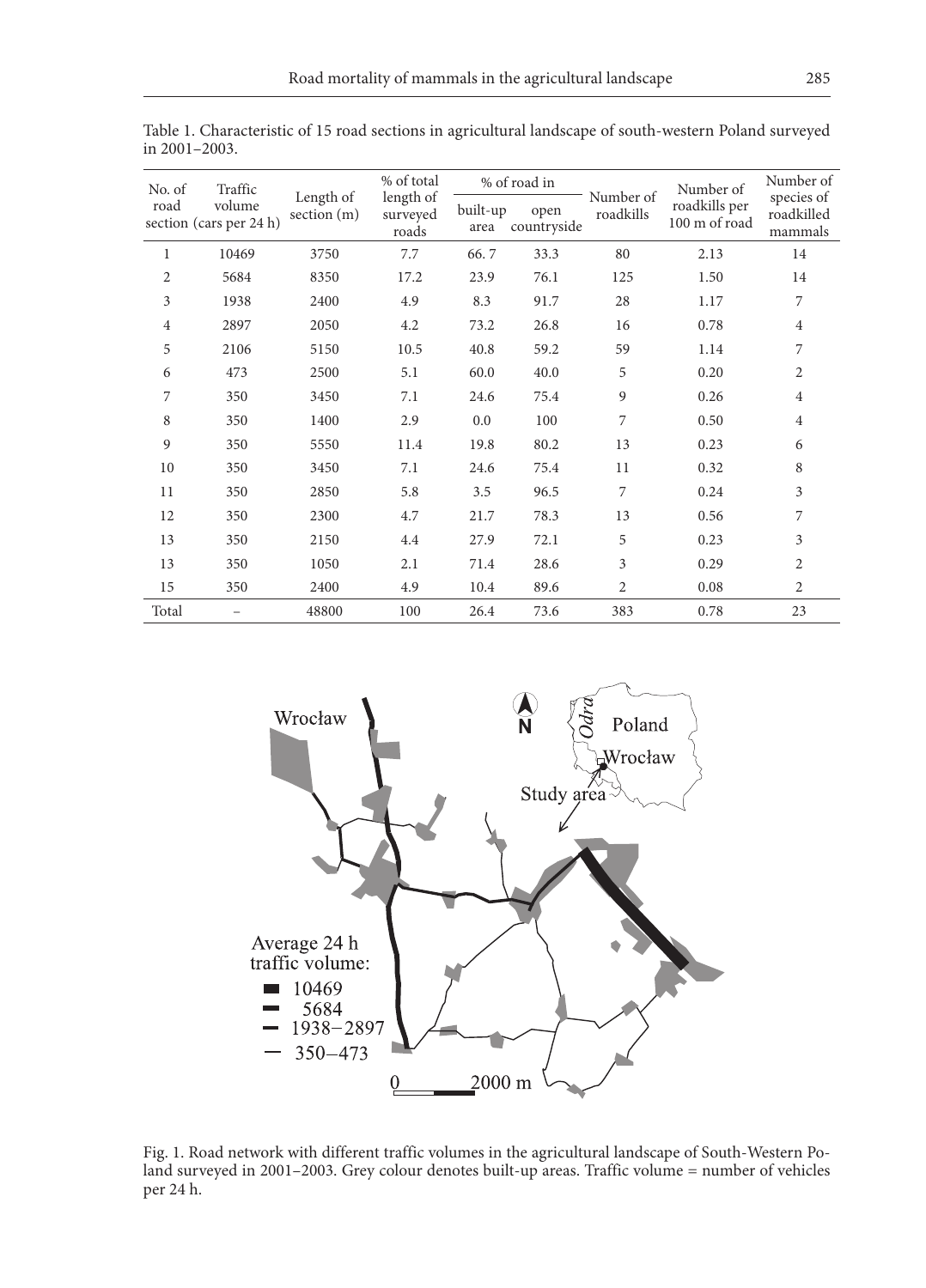cars per 24 h) the average share of sections in built-up areas was slightly higher and of those in open countryside lower than for roads with the lowest traffic volume. This difference was not, however, statistically significant for either habitat (share of builtup areas with moderate/high traffic:  $42.6 \pm$ 27.6% vs roads with the lowest traffic: 26.4 ± 22.9%, Kolmogorov-Smirnov test, *P*> 0.10; and, respectively share of open field sections:  $57.4 \pm 27.6\%$  vs  $73.6 \pm 22.9\%$ , Kolmogorov-Smirnov test, *P*> 0.10). The additional description of the studied roads was presented by Orłowski and Nowak (2004) and Orłowski (2005).

# 2.2. Counts of roadkills

Killed animals were counted between 24 June 2001 and 18 August 2003. All roads were checked from the car, moving at 20 to  $50 \text{ km } \text{h}^{-1}$ . From the second half of March until the end of September all roads were surveyed three times a week. During the rest of the year two visits per weak were made. The duration of a single visit depended on the roadkill number and weather conditions. It lasted normally for 1.5 to over 3 hours. The counts were made usually in the afternoon, during dry weather. The collision places were put down on a special form, complete with the road number and habitat (village or open farmland). In order to avoid repeated counts of the same victims all killed animals and their remnants were removed from the road. Some of them were taken to the Vertebrate Zoology Department of Wrocław Uniwersity and the Agricultural University in order to identify the species.

#### 2.3. Statistical analysis

In order to establish differences between the actual and expected mortality on particular road sections with different traffic volume and in the compared seasons of the year the chi-square  $(\chi^2)$  goodness-of-fit analysis was used. The expected values were calculated based on the length of the particular road sections or the even distribution of roadkills in the compared seasons. Results with  $P \leq 0.05$  were treated as statistically significant. Mortality models for the particular species and genera were calculated with the help of the standard multiple regression. Data about the victim number per 100 m of road were used in the models. Due to the linear relationship  $(r = 1)$  between the two independent variables applied in the regression model (% of the road length in the built-up area and in the open field), one "β" value for both variables was given in the final solution of the regression, with the respective "–" or "+" sign. The variable "traffic volume" (with the spread *P* <0.05 in Kołmogorow-Smirnov test), was subjected to logarithmic transformation based on the equation:  $x = log(x^2+1)$ . The Pearson's linear correlation coefficient was applied in this study (where appropriate on log transformed data). The statistical analysis of the collected material was conducted with the use of Statistica 5 and Excel software.

## 3. RESULTS

# 3.1. Species composition and seasonal pattern of roadkills

A total of 383 killed mammals belonging to 23 species were recorded during 26 months of the study. The most abundant group were small rodents (40% of all victims), with dominant common vole *Microtus arvalis* (26% of the victims) (Table 2). The second most numerous group were insectivores (32% of roadkills), where two hedgehog species (*Erinaceus europaeus* and *E. concolor*) prevailed (20% of the victims). The share of other groups was insignificant, ranging from 9% (mustelids) to less than 1% (Table 2).

During the entire study period 84% of roadkills were recorded during 6 months of the year (May-October, Table 2, Fig. 2). Likewise in 2002 (when data for the full year were collected; n = 250 victims) 87% of killed mammals were found between May and October (Fig. 2). The highest mortality was noted in August (Fig. 2). The difference in victim number in both halves of 2002: May-October (n = 217) and November-April (n  $=$  33) is highly statistically significant ( $χ² =$ 135.4, df = 1, *P* <0.0001). The roadkill number in particular months of 2002 differed clearly from the expected values ( $\chi^2 = 267.8$ , df = 11,  $P < 0.0001$ ).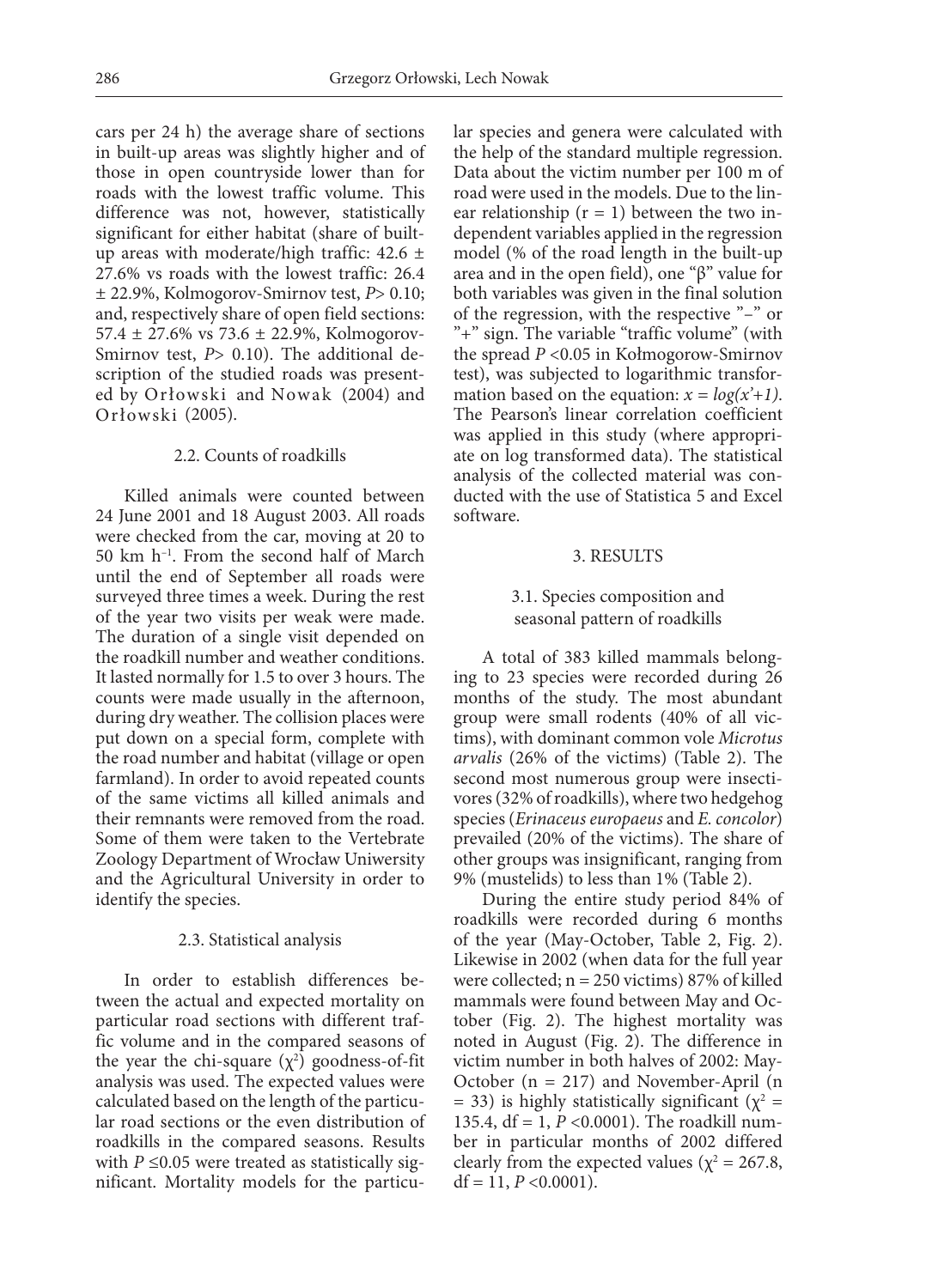|                                      |   |                |              |              |                | Month          |                |                                                 |                |                |                |              | All casualties of |
|--------------------------------------|---|----------------|--------------|--------------|----------------|----------------|----------------|-------------------------------------------------|----------------|----------------|----------------|--------------|-------------------|
| Species*                             |   |                |              |              |                |                |                | Jan Feb Mar Apr May Jun Jul Aug Sep Oct Nov Dec |                |                |                |              | given species     |
| Sorex araneus                        |   |                |              | $\mathbf{1}$ |                |                | 5              | $\sqrt{2}$                                      |                | $\mathbf{1}$   | $\mathbf{1}$   |              | 10                |
| Neomys fodiens                       |   |                |              | $\mathbf{1}$ | $\sqrt{2}$     |                |                |                                                 |                | $\mathbf{1}$   |                |              | 4                 |
| Crocidura suaveolens                 |   |                |              |              |                |                |                | $\mathbf{1}$                                    |                |                |                |              | 1                 |
| Unidentified small insecti-<br>vores |   |                |              |              |                |                |                | $\mathbf{1}$                                    |                |                |                |              | $\mathbf{1}$      |
| Erinaceus concolor                   |   |                |              | 8            | 7              | 3              | 12             | 5                                               | 12             | 10             | 6              | $\mathbf{1}$ | 64                |
| Talpa europaea                       |   |                | $\mathbf{1}$ |              | 9              | 9              | 10             | 2                                               |                | $\overline{2}$ |                |              | 33                |
| Erinaceus europaeus                  |   |                |              | $\mathbf{1}$ | $\mathbf{1}$   |                | $\mathfrak{Z}$ |                                                 | $\mathbf{1}$   | $\mathbf{1}$   |                |              | 7                 |
| Erinaceus sp.                        |   |                |              |              | $\mathbf{1}$   |                |                |                                                 |                | $\mathbf{1}$   | $\mathbf{1}$   | $\mathbf{1}$ | 4                 |
| Microtus arvalis                     |   |                | $\mathbf{1}$ | 2            | $\mathbf{1}$   | 5              | 16             | 43                                              | 25             | 7              |                |              | 100               |
| Apodemus agrarius 1                  |   | $\mathbf{1}$   |              |              | $\overline{c}$ |                | $\mathbf{1}$   | 8                                               | 8              |                | $\mathbf{1}$   | 3            | 25                |
| Apodemus flavicollis                 |   |                |              |              |                | $\mathbf{1}$   | $\overline{2}$ |                                                 | 1              |                |                |              | 4                 |
| Apodemus sp.                         |   |                |              |              |                |                |                | $\mathbf{1}$                                    | 2              | $\mathbf{1}$   |                |              | $\overline{4}$    |
| Mus musculus                         |   |                |              |              |                |                |                |                                                 |                | $\mathbf{1}$   |                |              | $\mathbf{1}$      |
| Clethrionomys glareolus              |   |                |              |              |                |                |                |                                                 | 1              |                |                |              | 1                 |
| Unidentified small rodents           |   |                | $\mathbf{1}$ |              |                |                | $\overline{4}$ | 3                                               | 3              | $\overline{4}$ | $\overline{2}$ |              | 17                |
| Rattus norvegicus                    |   |                | 2            | $\mathbf{1}$ |                | $\mathbf{1}$   | 12             | 15                                              | 9              | 6              | 2              |              | 48                |
| Ondatra zibethica                    |   |                |              |              |                |                | $\mathbf{1}$   |                                                 |                |                | $\mathbf{1}$   |              | 2                 |
| Lepus europaeus                      |   |                |              |              |                |                |                |                                                 |                |                | $\mathbf{1}$   |              | $\mathbf{1}$      |
| Mustela nivalis 1                    |   | $\mathbf{1}$   |              |              |                | $\overline{2}$ | $\mathbf{1}$   | 7                                               | 2              | $\overline{2}$ | $\mathbf{1}$   |              | 17                |
| Mustela erminea                      |   |                |              | $\mathbf{1}$ |                |                | 1              |                                                 |                |                |                |              | 2                 |
| Mustela vison                        |   |                | $\mathbf{1}$ |              |                |                |                |                                                 |                |                |                |              | $\mathbf{1}$      |
| Mustela sp.                          |   |                |              |              |                |                |                | $\mathbf{1}$                                    | $\overline{2}$ |                |                |              | 3                 |
| Martes foina                         |   |                | 3            |              | 1              | 2              | $\mathbf{1}$   | 1                                               |                |                |                |              | 8                 |
| Martes martes                        |   |                |              |              |                |                |                |                                                 | $\mathbf{1}$   |                |                |              | $\mathbf{1}$      |
| Martes sp.                           |   |                |              |              |                |                | $\mathbf{1}$   |                                                 |                |                |                |              | $\mathbf 1$       |
| Unidentified medium-sized<br>mammals | 1 |                | 1            |              |                |                |                |                                                 | $\overline{2}$ | $\mathbf{1}$   |                | $\mathbf{1}$ | 6                 |
| Meles meles                          |   |                |              |              |                | $\mathbf{1}$   | $\mathbf{1}$   |                                                 |                |                |                |              | $\overline{2}$    |
| Vulpes vulpes 3                      |   | 3              | $\mathbf{1}$ |              |                |                | $\mathbf{1}$   | $\overline{2}$                                  |                | $\overline{2}$ |                | $\mathbf{1}$ | 13                |
| Nyctereutes procyonoides             |   |                |              |              |                |                |                |                                                 |                | $\mathbf{1}$   |                |              | $\mathbf{1}$      |
| Capreolus capreolus                  |   | $\mathbf{1}$   |              |              |                |                |                |                                                 |                |                |                |              | $\mathbf{1}$      |
| Total number of roadkills 6          |   | 6              | 11           | 15           | 24             | 24             | 72             | 92                                              | 69             | $40\,$         | 16             | 7            | 383               |
| Total number of species 3            |   | $\overline{4}$ | 6            | 7            | 7              | $\,8\,$        | 14             | 10                                              | 9              | 11             | 7              | 3            | 23                |

| Table 2. Monthly distribution of mammal roadkills in agricultural landscape of Lower Silesia (SW Po- |  |  |  |
|------------------------------------------------------------------------------------------------------|--|--|--|
| land) in $2001 - 2003$ .                                                                             |  |  |  |

\*Domestic animals were excluded.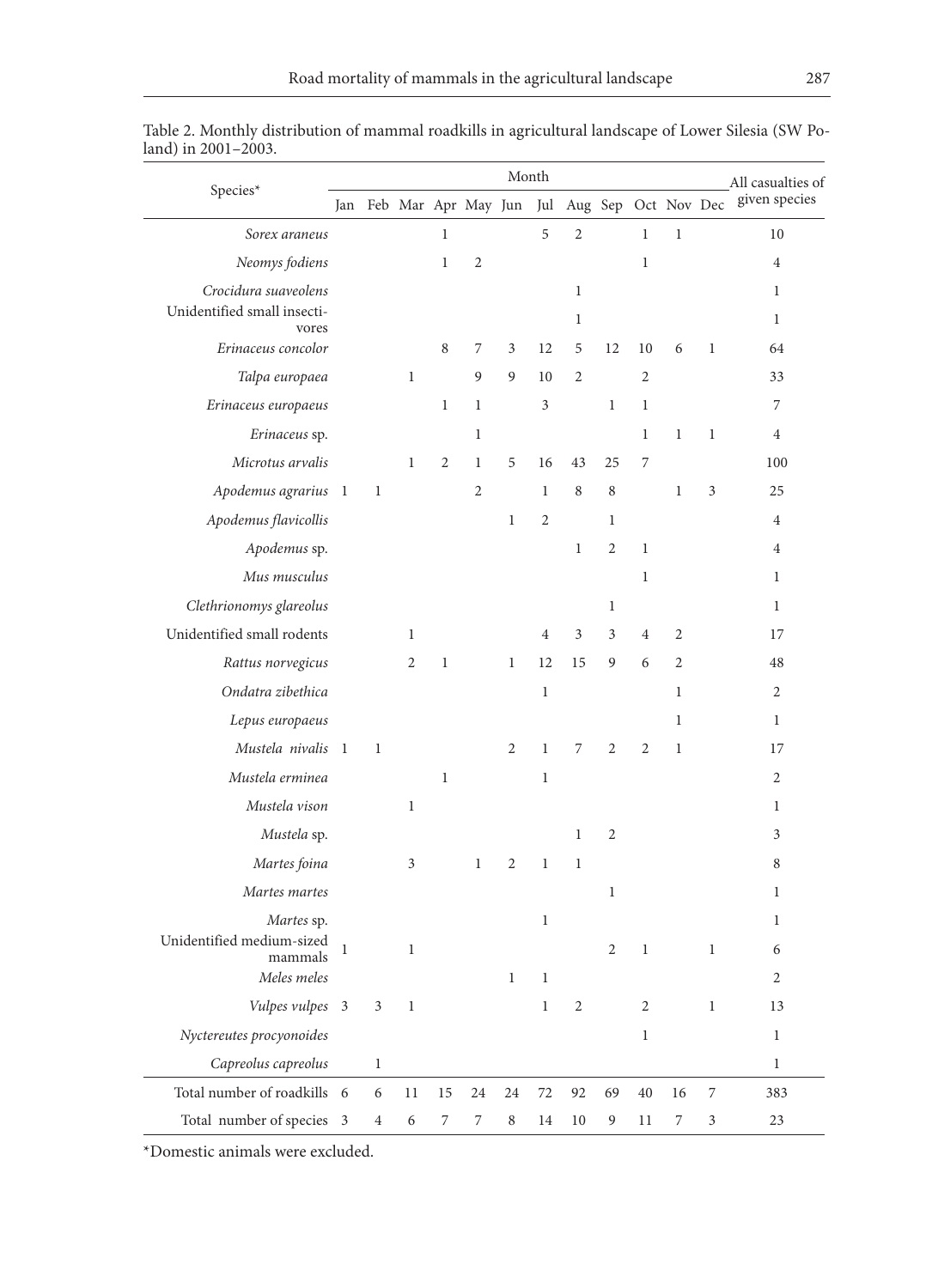

Fig. 2. Comparison of monthly distribution of mammal roadkills during the whole survey (24 June 2001 to 18 August 2003) and in 2002.



Fig. 3. Number of mammal roadkills on 15 surveyed road sections with different traffic volumes; (MH) medium-highest traffic (1900–10500 cars per 24 h), low traffic (350–470 cars per 24 h). The expected mortality was calculated on the base of the length of particular roads. Numbers of the consecutive sections as in Table 1.

#### 3.2. Spatial distribution of roadkills

During the whole study period 38% of animals died within villages, where 26.4% of the studied roads were localized. The other 62% were found on the roads in the open countryside (73.6% of all roads). The difference in proportion of the number of all victims in relation to the road length was statistically significant (Table 3). The marked variation in roadkill pattern within built-up and open areas was visible also for several most often killed species. The large majority of hedgehogs *Erinaceus* spp., weasels *Mustela nivalis*, brown rats *Rattus norvegicus*, beech martens *Martes foina* and red foxes *Vulpes vulpes* died within villages (Table 3), while collisions on roads in the open farmland accounted for most losses in the common vole,

mole *Talpa europaea* and common shrew *Sorex araneus* (Table 3).

On 11 road sections with the lowest traffic volume (350–460 cars per 24 h) the average  $(\pm SD)$  roadkills index during the entire study period amounted to  $0.29 \pm 0.14$  (range = 0.08–0.56) casualties per 100 m. It was over seven times lower than on the section with the highest (10500 cars per 24 h) traffic volume (2.13 casualties per 100 m) (Table 4).

The number of roadkills recorded on 15 studied road sections differed clearly from the expected values calculated on the base of their length ( $\chi^2$  = 247.9, df = 14, *P* <0.0001; Fig. 3). The overall length of roads with medium (1900–2900), high (5700) and the highest traffic volume (10500 cars per 24 h) constituted 44.5% of all roads, but as many as 80.4% of all animals died on them (Table 4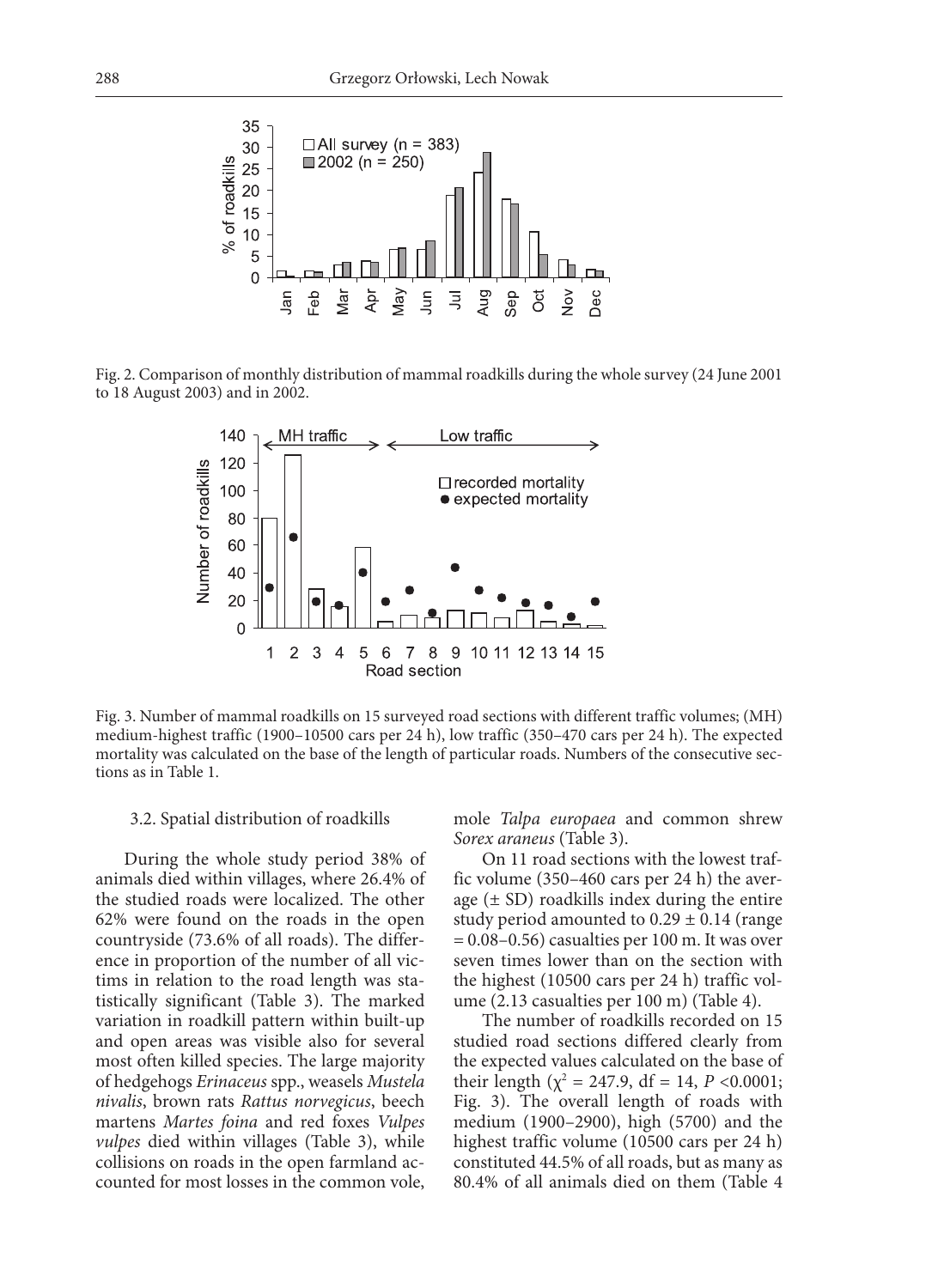|                      |                                    | Number of roadkills |          | $\chi^2$ test on the differences in<br>ratio of road-kill number to |  |
|----------------------|------------------------------------|---------------------|----------|---------------------------------------------------------------------|--|
| Taxa                 | Built-up areas<br>Open countryside |                     | Ratio    | length of road type*                                                |  |
| Erinaceus spp.       | 70                                 | 5                   | BuA < Op | $\chi^2$ = 176.80, P < 0.0001                                       |  |
| Mustela nivalis      | 11                                 | 6                   | BuA < Op | $\chi^2$ = 13.34, P < 0.001                                         |  |
| Rattus norvegicus    | 30                                 | 18                  | BuA < Op | $\chi^2$ = 33.13, P < 0.001                                         |  |
| Martes foina         | 6                                  | 2                   | BuA < Op | $\chi^2 = 10.60, P < 0.001$                                         |  |
| <i>Vulpes vulpes</i> | 8                                  | 5                   | BuA < Op | $\chi^2$ = 8.40, P < 0.01                                           |  |
| Apodemus agrarius    | $\overline{c}$                     | 23                  | BuA>Op   | $\chi^2 = 4.20, P < 0.05$                                           |  |
| Microtus arvalis     | 3                                  | 97                  | BuA>Op   | $\chi^2$ = 27.40, P < 0.001                                         |  |
| Talpa europaea       | 3                                  | 30                  | BuA>Op   | $\chi^2 = 4.90, P < 0.05$                                           |  |
| Sorex araneus        | $\mathbf{0}$                       | 10                  | BuA >Op  | $\chi^2$ = 3.58, P < 0.07                                           |  |
| All roadkills        | 147                                | 236                 | BuA < Op | $\chi^2$ = 30.70, P < 0.001                                         |  |

Table 3. Comparison of mammal roadkills ( $n = 383$ ) in built-up areas (BuA) and open countryside (Op) in agricultural landscape of Lower Silesia, 2001–2003.

\*For all cases:  $df = 1$ .

Table 4. Mammal roadkill indices and frequency by road with different traffic volumes in agricultural landscape of Lower Silesia in 2001–2003.

| Index                                                      | Average 24 h traffic volume |               |           |          |           |  |  |  |
|------------------------------------------------------------|-----------------------------|---------------|-----------|----------|-----------|--|--|--|
|                                                            | $350 - 480$                 | $1900 - 2900$ | 5700      | 10500    | All roads |  |  |  |
| Total number (%) of roadkills in<br>$2001 - 2003$          | 78 (20.3)                   | 104(27.2)     | 124(32.4) | 77(20.1) | 383 (100) |  |  |  |
| Mean number of roadkills per 100 m of<br>road in 2001-2003 | 0.29                        | 1.08          | 1.48      | 2.05     | 0.78      |  |  |  |
| Total number (%) of roadkills in 2002                      | 47(18.8)                    | 65(26.0)      | 91 (36.4) | 47(18.8) | 250 (100) |  |  |  |
| Mean number of roadkills per 100 m of<br>road in 2002      | 0.17                        | 0.68          | 1.09      | 1.25     | 0.51      |  |  |  |

and 5). In general, on five road sections with medium to highest traffic volume the actual victim number was by 180% higher compared to the expected values ( $\chi^2$  = 79.7, df = 1, *P* <0.0001). On roads with the lowest traffic volume the actual mortality was, in turn, by 283% lower than the expected values ( $\chi^2$  = 130.8, df = 1, *P* <0.0001; Fig. 3). Unproportionately high mortality on roads with medium/high traffic volume was also recorded for particular species, except for *Talpa europaea* and *Sorex araneus* (Table 5).

 Only 18% out of 78 victims recorded on roads with the lowest traffic volume died within built-up areas (38.2% of all roads), while among 305 victims on roads with medium to highest (23.9% of roads) traffic volume (1900–10500 cars per 24 h) this value was 44% ( $\chi^2 = 17.3$ , df = 1, *P* <0.0001). The share of roadkills recorded in built-up areas on the roads with the lowest and medium to highest traffic volume was not proportional to the length of these roads ( $\chi^2$  = 57.8, df = 1, *P* <0.0001).

#### 3.3. Factors affecting road mortality

A high statistically significant correlation was found for 15 studied road sections between road length and the victim number  $(r = 0.72, P = 0.003, n = 15; Fig. 4A)$ , the number of killed mammal species ( $r = 0.69$ ,  $P = 0.004$ ,  $n = 15$ ), and the daily traffic volume (for log transformed data,  $r = 0.85$ ,  $P < 0.0001$ ,  $n = 15$ ). Likewise, a high positive correlation was shown between the daily traffic volume and roadkill number per 100 m of road (for log transformed data, r = 0.94, *P* <0.0001, n = 15;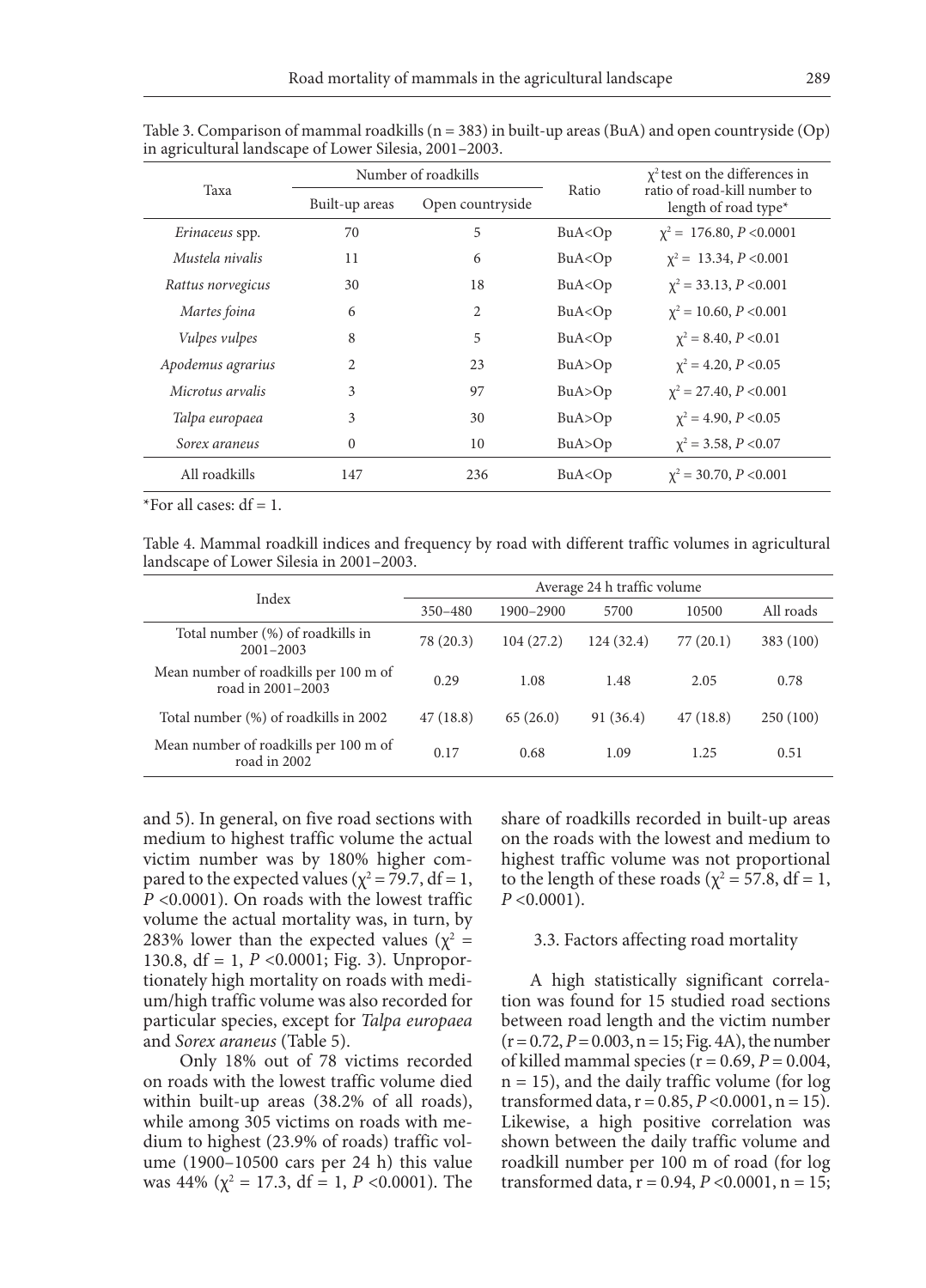

Fig. 4. Roadkills as a function of A) length of road section and B) traffic volume (number of cars per 24 h) on 15 road sections in agricultural landscape of south-western Poland in 2001–2003. Equation obtained for Fig. 4A:  $log(Number$  of road-kills) =  $1.0610 + 0.00045 \times Length$  of road section; for Fig. 4B: Number of road-kills per 100 m of road =  $0.300 + 0.0002 \times$  Traffic volume.

Table 5. Comparison of mammal roadkill number on roads with medium-highest (1900–10500) (MH) and low (350–460 cars per 24 h) (L) traffic volume in agricultural landscape of Lower Silesia, 2001– 2003. \*For all cases:  $df = 1$ .

| Taxa                 | Traffic volume |                | Ratio           | $\chi^2$ test on the differences in ratio of road-kill num- |  |  |
|----------------------|----------------|----------------|-----------------|-------------------------------------------------------------|--|--|
|                      | MH             | L              |                 | ber to length of road type                                  |  |  |
| Erinaceus spp.       | 71             | $\overline{4}$ | MH < L          | $\chi^2$ = 78.1, P < 0.0001                                 |  |  |
| Mustela nivalis      | 15             | 2              | $MH < I$ .      | $\chi^2 = 13.4, P < 0.001$                                  |  |  |
| Rattus norvegicus    | 46             | 2              | MH < L          | $\chi^2$ = 51.1, P < 0.0001                                 |  |  |
| Martes foina         | 8              | $\Omega$       | MH < L          | $\chi^2 = 10.0, P < 0.01$                                   |  |  |
| <i>Vulpes vulpes</i> | 13             | $\Omega$       | MH < L          | $\chi^2 = 15.2, P < 0.01$                                   |  |  |
| Apodemus agrarius    | 17             | 8              | MH < L          | $\chi^2$ = 5.84, P < 0.02                                   |  |  |
| Microtus arvalis     | 86             | 14             | MH < L          | $\chi^2$ = 70.0, P < 0.0001                                 |  |  |
| Talpa europaea       | 11             | 22             | $MH \approx L$  | $\chi^2 = 1.7, P > 0.2$                                     |  |  |
| Sorex araneus        | 3              | 7              | $MH \approx L$  | $\gamma^2 = 0.84, P > 0.5$                                  |  |  |
| All roadkills        | 308            | 75             | MH <sub>L</sub> | $x^2 = 201.4, P < 0.0001$                                   |  |  |

on Fig. 4B untransformed data were used) and the number of killed species  $(r = 0.81,$  $P < 0.0001$ , n = 15).

In the multiple regression models presented in Table 6 the main factor decisive for the level of losses was the daily traffic volume. This variable had a significant ( $P \leq 0.017$ ) positive influence, both on the victim number of the particular species (except for *Talpa europaea* and *Apodemus agrarius*), families, and all mammals (Table 6). The proportion of roads situated in built-up/open area had a much smaller effect on mortality. Statistically significant effect of this variable (negative of built-up areas, positive of farmland) was noted for *Apodemus agrarius* (*P* = 0.05), *Microtus arvalis* (*P* = 0.006) and all rodents  $(P = 0.0015)$ . The opposite statistically significant relationship (positive effect of built-up areas, negative of farmland) was found only for two hedgehog species ( $P = 0.003$ ). Statistically significant regression models (*P* ≤0.032) were obtained in 10 out of 12 cases presented in Table 6. The variability of mortality level on 15 studied roads ranged, depending on species, from 43% (*Vulpes vulpes*) to 78% (*Microtus arvalis*), and it was even higher for all mammals (90%, Table 6).

#### 4. DISCUSSION

The obtained results regarding collision places of mammals with vehicles on Lower Silesian roads are to a large degree the reflec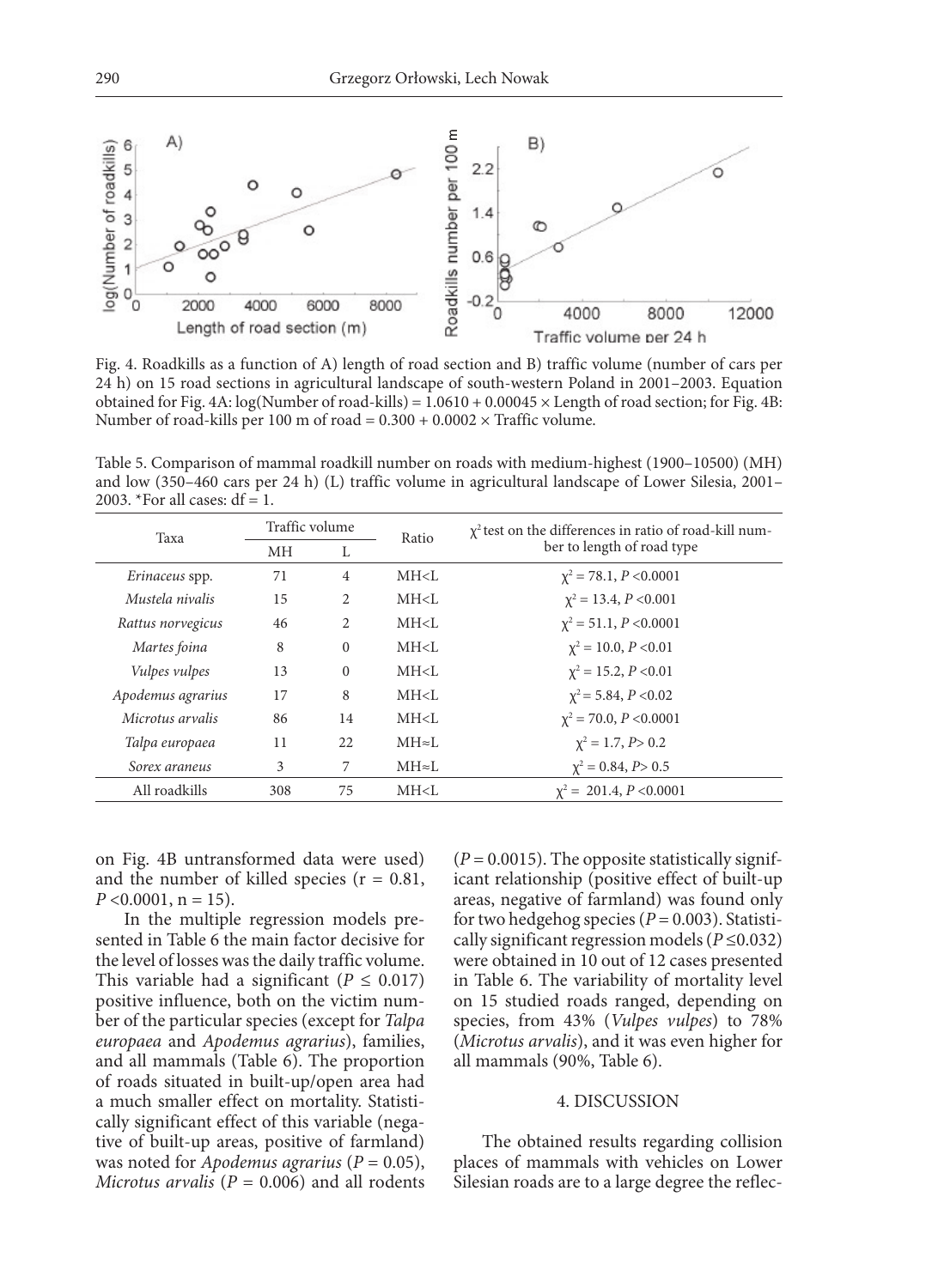tion of their habitat preferences. It is visible in the high proportion both of species typical for central European farmland – common vole, striped field mouse, mole (jointly 41% of all victims), as well as of synanthropic species, inhabiting built-up areas – hedgehogs, brown rat, weasel, beech marten (jointly 34% of all victims). While the collision places of farmland species on roads outside villages and of some synanthropic species within built-up areas can be attributed to their habitat preferences, the localization of the large majority of roadkilled foxes within villages and a large percentage of dead rats among arable land may come as a surprise (Table 3). The results of the latest research show that the staple food of foxes in Polish farmland is poultry (Panek and Bresiński 2002, Gołdyn *et al.* 2003), which may explain their frequent occurrence in villages. The rats killed beyond villages were, in turn, found mainly near maize cultivations (up to 600 m from the nearest buildings), the fact suggesting that these animals apparently move out of built-up areas in search of food (maize seeds were spotted in the stomachs of runover animals on several occasions). Unproportionately high mortality of mammals on road sections within villages (Table 3), seems also to point at the high densities of some

species and the importance of these biotopes as "habitat islands" for the farmland populations of these animals.

The high mortality of mammals recorded in summer months (with peak in August) is in line with the results of survey carried out in Germany by Fuellhaas *et al.* (1989). Most probably this period sees the surge in the animal activity, associated with reproduction, as well as with appearance and dispersion of offspring (Clevenger *et al.* 2003). The high mortality recorded in Lower Silesia in July-September is connected mainly with the large number of killed common voles, that during the intensified farming operations (harvesting, mulching, ploughing) are flushed away from their territories and made to move on to the surrounding undisturbed fields (Jacob 2003, Jacob and Hempel 2003). That is why some animals may turn up on the roads. A large mortality of voles *Microtus* sp., due to disruption in their habitats, was also described by Bartoszewicz (1997). During three days of winter flooding, on the 11.3 km national road section bordering the meadowland of the Warta River Mouth National Park (Park Narodowy "Ujście Warty", north-west Poland) the author found as many as 128 killed voles (96% of all recorded animals) (Bartoszewicz 1997). The high

|                      |         | ັ              |      |                                                                        |               |                                           |
|----------------------|---------|----------------|------|------------------------------------------------------------------------|---------------|-------------------------------------------|
| Taxa                 |         | Traffic volume |      | % of road in built-up areas (1) / %<br>of road in open countryside (2) |               | Regression model                          |
|                      | β       | $P$ -value     | β    | $P$ -value                                                             | Sign at $1/2$ | $F_{2,12}^{\ast}$                         |
| Erinaceus spp.       | 0.75    | 0.0002         | 0.57 | 0.003                                                                  | $+/-$         | 24.35, P < 0.00006, R <sup>2</sup> = 0.80 |
| Mustela nivalis      | 0.81    | 0.0016         | 0.23 | 0.40                                                                   | $+/-$         | 8.97, $P < 0.004$ , $R^2 = 0.60$          |
| Rattus norvegicus    | 0.79    | 0.0009         | 0.28 | 0.31                                                                   | $+/-$         | 11.49, $P < 0.0016$ , $R^2 = 0.66$        |
| Martes foina         | 0.74    | 0.003          | 0.37 | 0.18                                                                   | $+/-$         | 8.69, P < 0.0046, R <sup>2</sup> = 0.59   |
| Vulpes vulpes        | 0.64    | 0.017          | 0.38 | 0.16                                                                   | $+/-$         | 4.61, $P < 0.032$ , $R^2 = 0.43$          |
| Apodemus<br>agrarius | 0.44    | 0.11           | 0.57 | 0.05                                                                   | $-/+$         | 2.78, $P < 0.10$ , $R^2 = 0.31$           |
| Microtus arvalis     | 0.96    | 0.00003        | 0.49 | 0.006                                                                  | $-/-$         | 21.81, $P < 0.0001$ , $R^2 = 0.78$        |
| Talpa europaea       | $-0.20$ | 0.49           | 0.33 | 0.26                                                                   | $-/+$         | 1.52, $P < 0.26$ , $R^2 = 0.20$           |
| Rodents              | 1.02    | 0.000001       | 0.45 | 0.0015                                                                 | $-/+$         | 42.46, $P < 0.0001$ , $R^2 = 0.88$        |
| Insectivores         | 0.66    | 0.002          | 0.31 | 0.09                                                                   | $+/-$         | 13.95, $P < 0.0007$ , $R^2 = 0.70$        |
| Mustelids            | 0.80    | 0.001          | 0.32 | 0.23                                                                   | $+/-$         | 11.04, $P < 0.002$ , $R^2 = 0.65$         |
| All mammals          | 0.99    | 0.00001        | 0.27 | 0.32                                                                   | $+/-$         | 55.25, $P < 0.00001$ , $R^2 = 0.90$       |

Table 6. Results of multiple regression analysis of the mammal roadkills per 100 m of road and environmental factors of 15 road sections in agricultural landscape of south-western Poland, 2001–2003.

 $*$  For all regression models the number of degrees of freedom was identical,  $df = 2.12$ .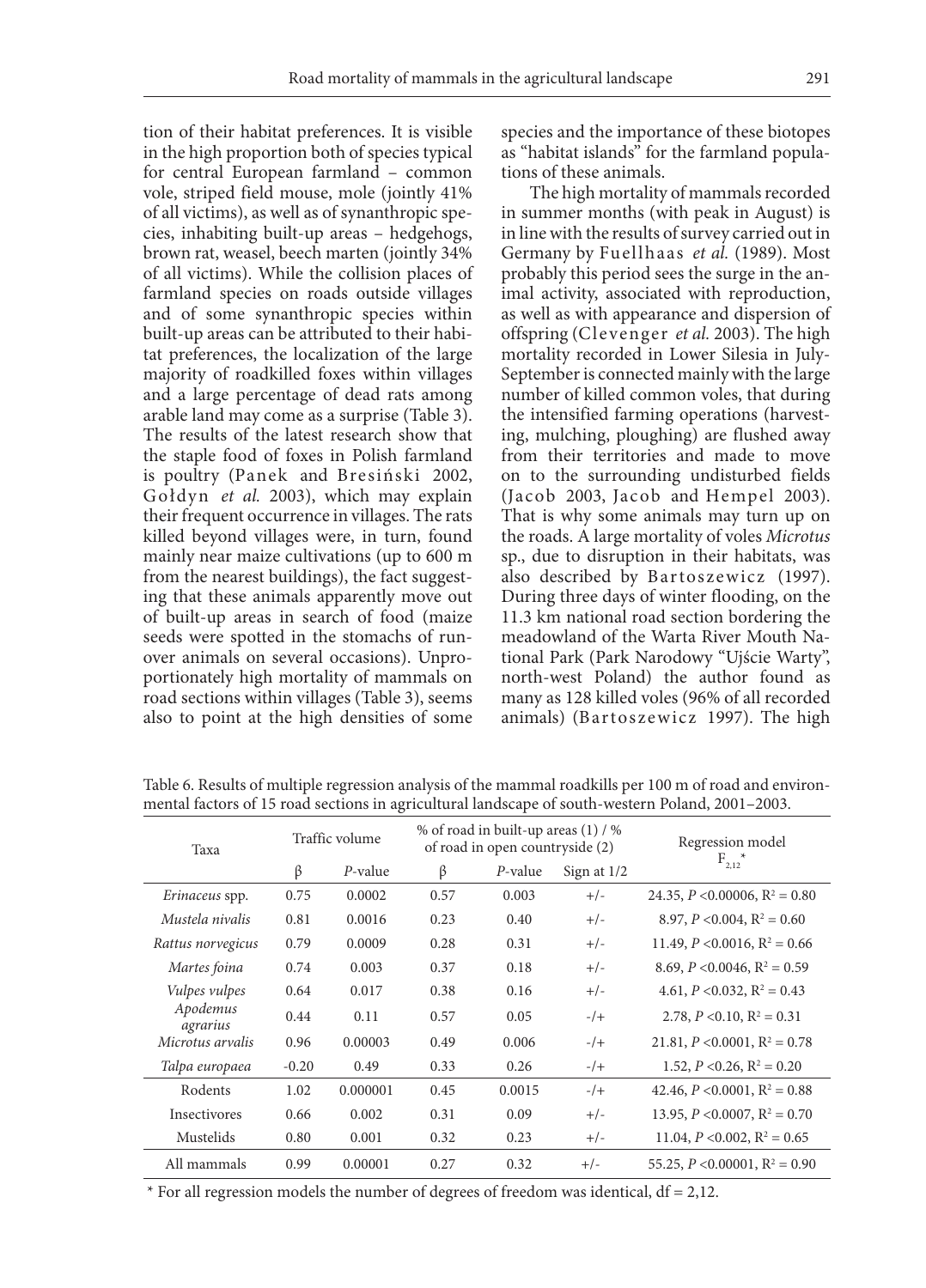share of rodents among the roadkills in Lower Silesia (this study), as well as in other areas (Oxley *et al.* 1974, Fuellhaas *et al.* 1989, Bartoszewicz 1997, Clevenger *et al.* 2003) proves that these animals do cross the roads, that cannot be seen, therefore, as permanent barriers restricting their dispersion.

The roadkill indices for small and medium-size mammals provided by different authors vary greatly. In the farmland of west Germany 13.06 mammal roadkills per 1 km were recorded during one year (Fuellhaas *et al.* 1989). Bartoszewicz (1997) found on the above mentioned road section 21.6 casualties per 1 km. In the farmland of California during 27 months of study only 0.012 victims per 1 km were detected (Caro *et al*. 2000). On motorways and express roads (total length 248.1 km) crossing the coniferous forests of Banff National Park (Alberta, south-west Canada) during three years of study (April-October only) 1.26 casualties per 1 km were shown (Clevenger *et al.* 2003). Oxley *et al.* (1974) recorded 4.01 mammal roadkills per 1 km on two roads and a motorway (total length 94.9 km) in SE Ontario during 4 months (June-September). Against these results the mortality index obtained in the farmland of Lower Silesia (7.8 casualties per 1 km of road during the whole survey and 5.1 casualties in 2002) seems to be quite high.

The results of this study prove that the daily traffic volume had the decisive effect on on the mortality level of the most often killed species and genera as well as all mammals on the 15 road sections in Lower Silesia. In an earlier study made in this area it was also shown that 90% of hedgehog loss variability on 22 road sections in villages was explained by the traffic volume and the length of the road crossing built-up areas (Orłowski and Nowak 2004). These results confirm the research that has been done so far, which points at the positive correlation between mammal mortality level and traffic volume (e.g. Rolley and Lehman 1992, Clark *et al.* 1998, Trombulak and Frissell 2000, Saeki and Macdonald 2004, Seiler 2005). Most of these studies dealt, however, with individual species, and the collected data was not usually the result of regular, systematic fieldwork. Clark *et al.* (1998) proved that the

mean mortality index for badger *Meles meles* in south-west England was 6 times higher on motorways and express roads (traffic vol $ume = ca. 15000 cars per 24 h$ , than on local roads (<1000 cars per 24 h). On the Japanese motorways Saeki and Macdonald (2004) showed a close positive correlation between the number of dead raccoon dogs *Nyctereutes procyonoides* and the yearly traffic volume that varied both between the roads and years (increasing trend). The work done by Oxley *et al.* (1974) is one of the few studies where mortality of more than 10 medium-sized mammals was compared on roads with different traffic volumes in south-west Canada. These authors also showed that the mortality indices on particular roads were rising clearly with traffic volume (Oxley *et al.* 1974).

Apart from the traffic volume, the environmental factors, such as type of biotope adjacent to the road, e.g. herb vegetation, woodland, built-up area, arable fields, ponds, watercourses, affect the mammal mortality level (e.g. Clevenger *et al.* 2003, Saeki and Macdonald 2004, Seiler 2005). Although in the present study a very simplistic description of roadside habitats was given (only built-up areas and open farmland were specified), the regression models explaining the mortality seem to reflect quite realistically the habitat preferences of the victims (Table 6). The overall mortality on 15 road sections depended on the presence of the built-up areas (Table 6), which, as it was described above, points at higher densities of mammals in villages than in the open countryside. In the earlier study from the area a high, statistically significant, positive correlation was found between the number of killed hedgehogs and the number of inhabitants in the 19 controlled villages and settlements (Spearman's rank correlation coefficient,  $r_s = 0.71$ , *P* = 0.001; Orłowski and Nowak 2004). A similar relationship is likely to exist for other most often roadkilled mammals recorded in villages of Lower Silesia.

In the study area, a particularly high mortality of some species (weasel, beech marten, hedgehogs, mole, common shrew) was recorded on the outskirts of villages as well as near junctions with other roads, drainage ditches and hedgerows. Due to the applied research methods it is impossible to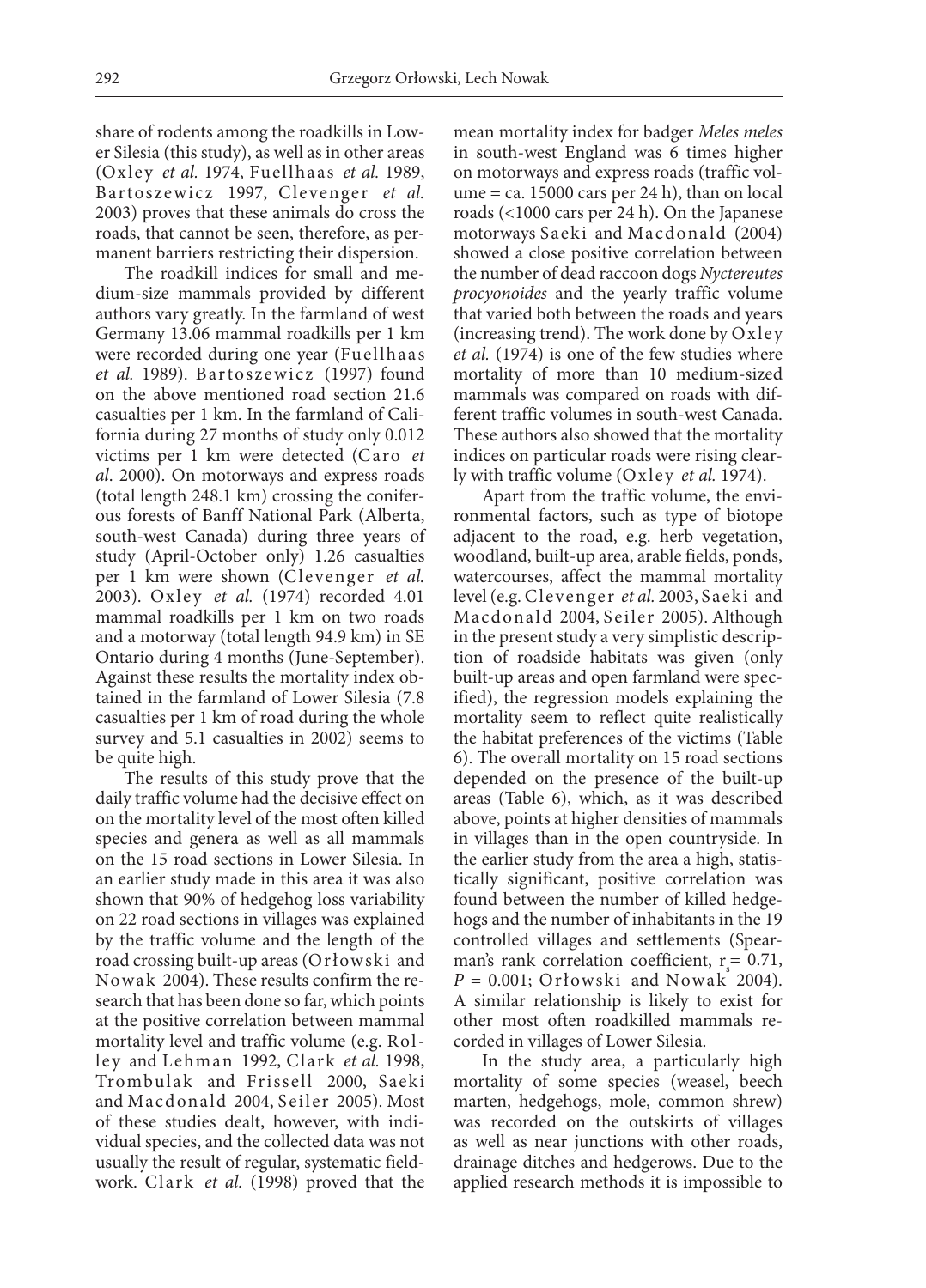characterize these relationships in more detail. They may confirm, however, the results of telemetric studies, which showed that the linear landscape elements in the areas dominated by arable fields are used by mediumsized mammals as the main migration routes (e.g. by hedgehogs – Doncaster *et al.* 2001; beech marten - Rondini and Boitani 2002; weasel – Macdonald *et al.* 2004). It cannot be ruled out that some of the dead moles, common shrews and water shrews *Neomys fodiens* found on the Lower Silesian roads were carried there by predators, which would imply lower actual losses of these species. An additional factor increasing mole mortality could be the rainfall, which very often preceded the appearance of roadkilled specimens of this species.

Bearing in mind the expected expansion of the road network and increasing traffic volume in central Europe it is essential to undertake further studies aiming at the better recognition of mortality in mammals and the role of habitat conditions influencing its level (Jędrzejewski *et al.* 2004). In the light of the research carried out so far (e.g. Clevenger *et al.* 2003, Saeki and Macdonald 2004, Seiler 2005) one of the important protection measures aimed at reducing road mortality should be the speed restriction in places of most abundant occurrence and migration of animals. It seems possible to achieve a substantial reduction of the very high number of roadkills in the built-up areas (see Results) just by imposing speed limits to 40–50 km  $h^{-1}$ .

ACKNOWLEDGEMENTS: We would like to thank Dr. Barbara Pikulska and Dr. Dorota Jakubiec-Benroth for the help with identification of the collected mammals. I also thank Marcin Sęk for the translation of this paper into English.

# 5. REFERENCES

- Adams L.W., Geis A.D. 1983 Effects of roads on small mammals – J. Appl. Ecol. 20: 403–415.
- Bąkowski C., Kozakiewicz M. 1988 The effect of forest roads on bank vole and yellownecked mouse – Acta Theriol. 33: 345–353.
- Bartoszewicz M. 1997 Mortality of vertebrates on the highway bordering on the Słońsk

Reserve, western Poland – Parki Narodowe i Rezerwaty Przyrody 16: 59–69 (in Polish).

- B ellamy P.E., Shore R .F., Ardeshir D., Treweek J.R ., Sparks T. H. 2000 – Road verges as habitat for small mammals in Britain – Mammal Rev. 30: 131–139.
- B ennet A.F. 1991 Roads, roadsides and wildlife conservation: a review (In: Nature conservation 2: The role of corridors, Eds.: D.A. Saunders, R.J. Hobbs) – Surrey Beatty & Sons, Chipping Norton, pp. 99–118.
- Caro T.M., Shargel J.A., Stoner C.J. 2000 – Frequency of medium-sized mammal road kills in an agricultural landscape in California – American Midland Natur. 144: 362–369.
- Clark G.P., White P.C., Harris S. 1998 Effects of roads on badger *Meles meles* populations in south-west England – Biol. Conserv. 86: 117–124.
- Clevenger A.P., Chruszcz B., Gunson K.E. 2003 – Spatial patterns and factors influencing small vertebrate fauna road-kill aggregations – Biol. Conserv. 109: 15–26.
- Doncaster C.P., Rondini C., Johnson P.C. 2001 – Field test for environmental correlates of dispersal in hedgehogs *Erinaceus europaeus* – J. Anim. Ecol. 70: 33–46.
- Finder R.A., Roseberry J. L., Woolf A. 1999 – Site and landscape conditions at whitetailed deer/vehicle collision locations in Illinois – Landsc. Urban Plann. 44: 77–85.
- Forman R.T.T., Alexander L.E. 1998 – Roads and their major ecological effects – Annual Rev. Ecol. System. 29: 207–231.
- Fuellhaas U., Klemp C., Kordes A., Ottersberg H., Pirmann M., Thiessen A., Tschoetschel C., Zucchi H. 1989 – Studies of road mortality in birds, mammals, amphibians and reptiles – Beiträge zur Naturkunde Niedersachsen, 42: 129–147. (in German)
- Gerlach G., Musolf K. 2000 Fragmentation of landscape as a cause for genetic subdivision in bank voles – Conserv. Biol. 14: 1066–1074.
- Gołdyn B., Hromada M., Surmacki A., Tr yjanowski, P. 2003 – Habitat use and diet of the red fox *Vulpes vulpes* in an agricultural landscape in Poland – Zeitsch. Jagdwissen. 49, 191–200.
- Groot G.W.T., Hazebroek E. 1996 Ungulate traffic collisions in Europe – Conserv. Biol. 10: 1059–1067.
- Huijser M.P., B ergers P. 1998 Platte egels tellen: resultaten van een VZZ actie – Zoogdier, 9(2), 20–25. (in Dutch)
- Jacob J. 2003 Short-term effects of farming practices on populations of common voles – Agric. Ecos. Environ. 95: 321–325.